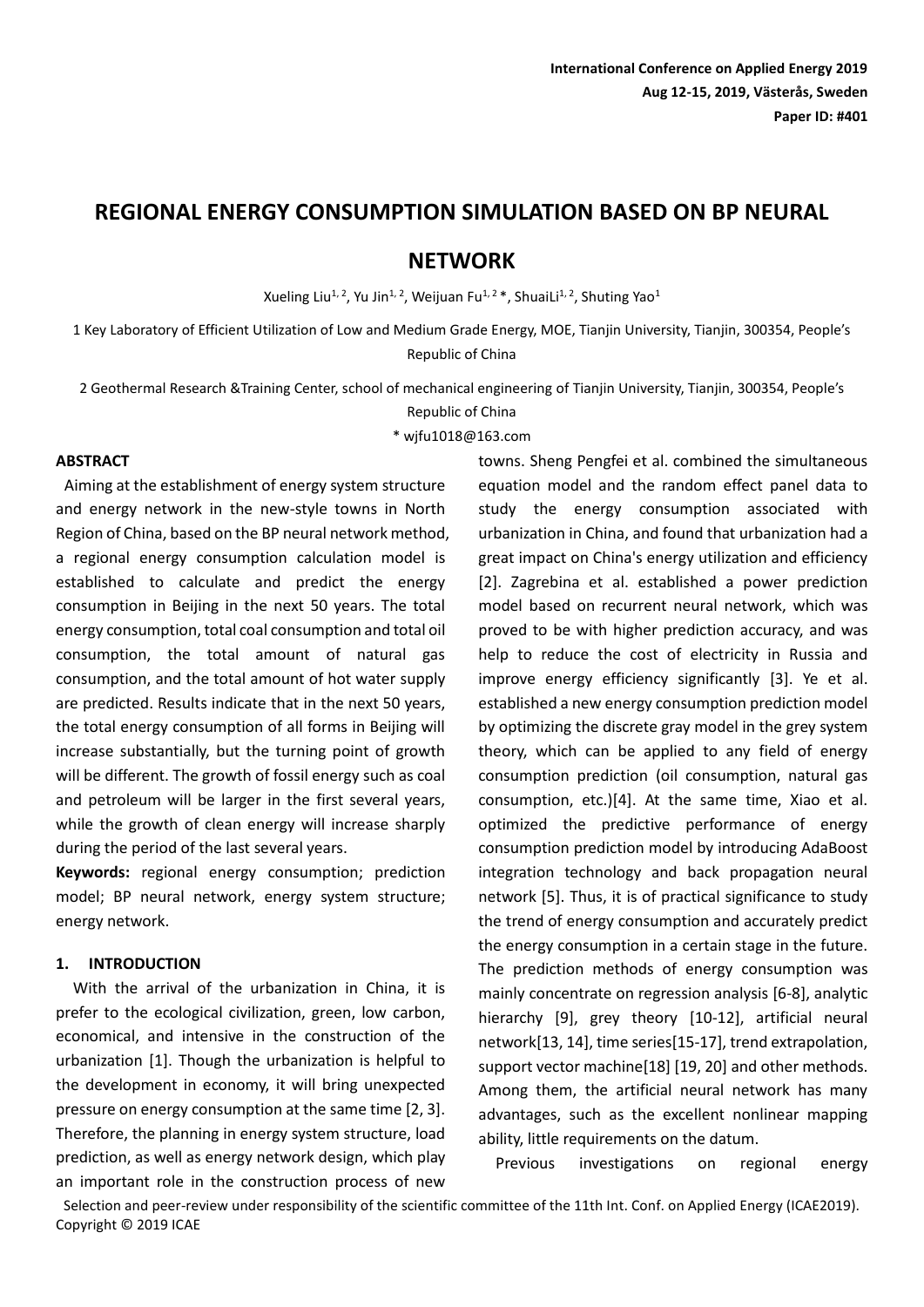consumption mainly focus on the development of datum processing methods and the prediction on one kind of energy. In present work, both the thermal energy consumption and various types of energy consumption in the whole region are considered, which is expected to understand the overall energy consumption characteristics of China's new urban energy consumption. By the way, suburb of Beijing is supposed to be the target area, the energy consumption in different kinds of energy, involving coal, petroleum, natural gas, electricity and heating load are predicted in following 50 years according to the geographical location, climatic conditions, urban function of the city. In present simulation, BP artificial neural network method is used to establish the regional comprehensive energy consumption mathematic model. The energy consumption structure and the variation of the different kinds of energy consumption in the future are analyzed, which is help to the establishment of the energy system structure and the energy network of the new town.

## **2. REGIONAL ENERGY CONSUMPTION CALCULATION MODEL**

#### *2.1 Calculation Model*

Aiming at the establishment of energy system architecture and energy network in new towns in the future, relevant analysis and regression fitting are carried out. BP neural network method is used to construct the regional energy consumption calculation model, which is used to predict the relevant energy consumption situation in Beijing in the next 50 years. The calculation process is shown in Figure 1.

BP (Back-propagation) artificial neural network is one of the most widely used models in artificial neural networks. It has the advantages of processing information in parallel, powerful self-learning, selforganization, self-adaptive ability and fault tolerance. The input and output model, action function model, error calculation model and self-learning model of BP network are used.



Fig.1 Regional energy consumption calculation model research technology line The output model of implicit node is:

$$
Q_j = f\left(\sum W_{ij}X_i - q_j\right)
$$

Output model of the output node is:

$$
Y_{\mathbf{k}} = \mathbf{f}(\sum T_{\mathbf{i}\mathbf{k}} O_{\mathbf{j}} - q_{\mathbf{k}})
$$

Where *f* is a nonlinear action function, *q* is a neural unit threshold. The function function in the function model generally takes continuous values in (0,1) , sigmoid function:

$$
f(x) = 1/(1 + e^{-x})
$$

Error calculation model:

$$
E_q = 1/2 \left(t_{pi} - O_{\text{pi}}\right)
$$

Where *tpi* is the expected output value of the node, *Opi* is the node to calculate the output value.

Self-learning model:

$$
\Delta W_{ij}(n+1) = h\phi_i Q_j + a\Delta W_{ij}(n)
$$

Where *h* is the learning factor;  $\varnothing_i$  is the calculation error of the output node *i*; *a* is the momentum factor. The topology of the BP neural network established is shown in Figure 2. The BP neural network has a 3-layer neural network, which includes an input layer, an output layer, and an implicit layer.



Fig.2 BP neural network topology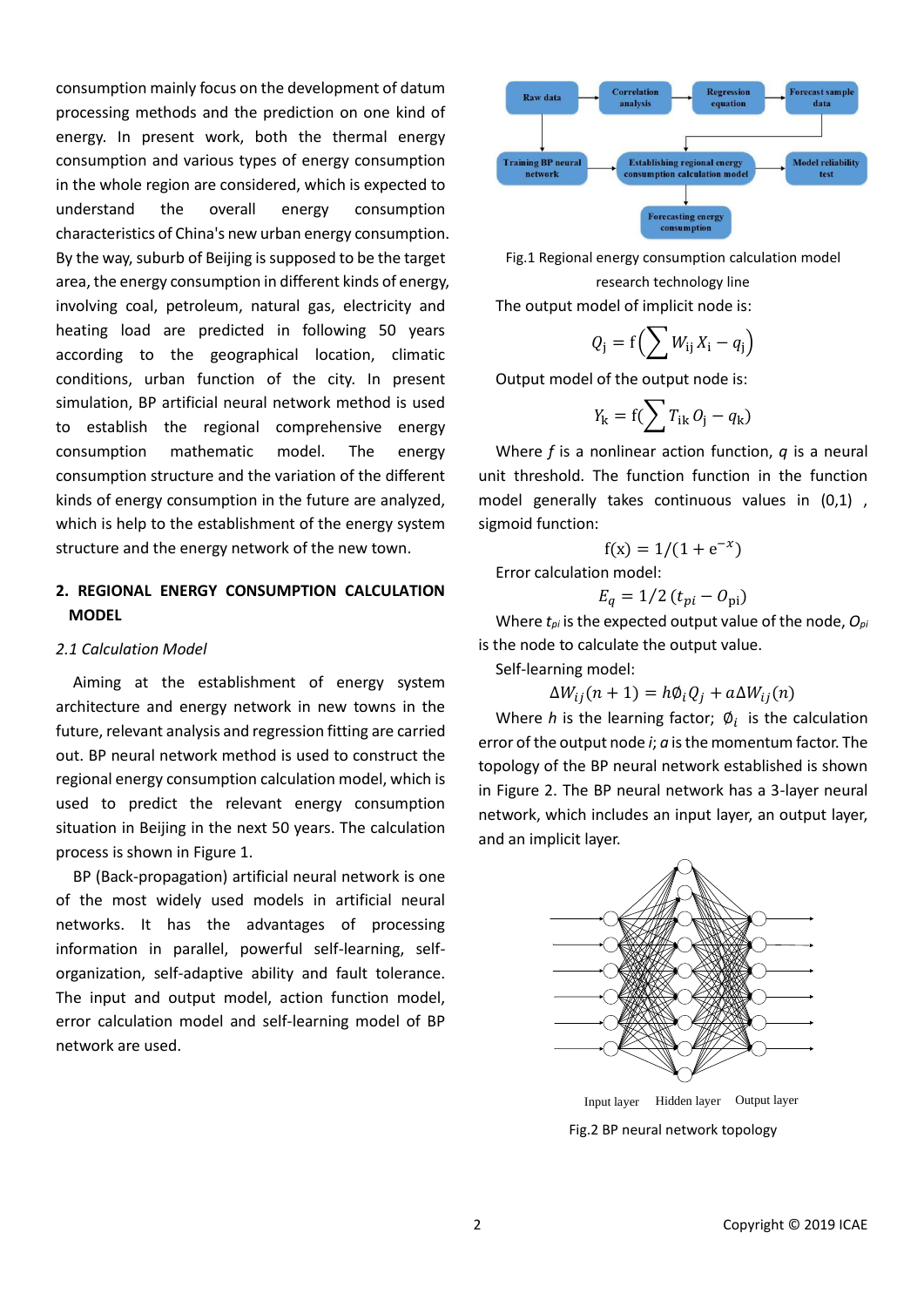#### *2.2 Model Reliability Test*

Energy consumption of different kinds of energy in Beijing from 2005 to 2016 is obtained from the reported datum by the National Bureau of Statistics. That energy consumption from 2005 to 2010 is used as the learning training sample of the calculation model, and the energy consumption from 2011 to 2016 is predicted through the calculation. The simulated results are compared to the reported datum by the National Bureau of Statistics at the same time, as shown in Fig. 3. It can be found that the simulated results of the energy consumption are in good agreement with reported results for all kind of energy. The maximum of the error is 1.98%. Therefore, this calculation model can be used to predict the energy consumption for the new town of Beijing in the future.



Fig.3 Evaluation of the calculation model

## **3. RESULTS AND DISCUSSTION**

 The energy consumption calculation model of the region is used to predict the energy consumption of various forms in Beijing in the next 50 years. The total energy consumption refers to the sum of various energy sources consumed by various sectors of the national economy and households in a certain period of time. In present work, the thermal energy consumption and various types of energy consumption in the whole region are both considered, which is expected to understand the overall energy consumption characteristics of China's new urban energy consumption.

The total energy consumption is shown in Figure 4. It's found that the total energy consumption rises first with time and then stabilizes. To a certain extent, the change in energy demand is closely related to economic development. Economic development promotes energy technology and improves energy efficiency and then has an impact on energy requirement. During 2017-2027, the growth rate of total energy consumption is very fast, which indicates that energy demand is growing during this time. That is mainly due to the fact that the development of economic in China's is in a rising period, which results in much more energy demand. During 2028-2067, the overall trend of energy consumption tends to be stable, and the growth rate has dropped significantly. This may be due to the fact that economic development in China tends to be stable and energy consumption capacity tends to be stable in the future.





Figure 5 shows the forecast results of total coal consumption in the next 50 years. From this figure, it can be found that the development trend of total coal consumption is the same as the development trend of total energy consumption, which has risen rapidly at a relatively fast growth rate in the early stage, and then has remained stable for a long time. The sustained growth of coal consumption in the early stage is mainly related to China's current coal-based energy consumption structure. At present, China has begun to control the amount of coal mining and usage, and China's coal-based energy consumption structure will be changed. According to the prediction results, the growth of total coal consumption will be effectively controlled around 2030.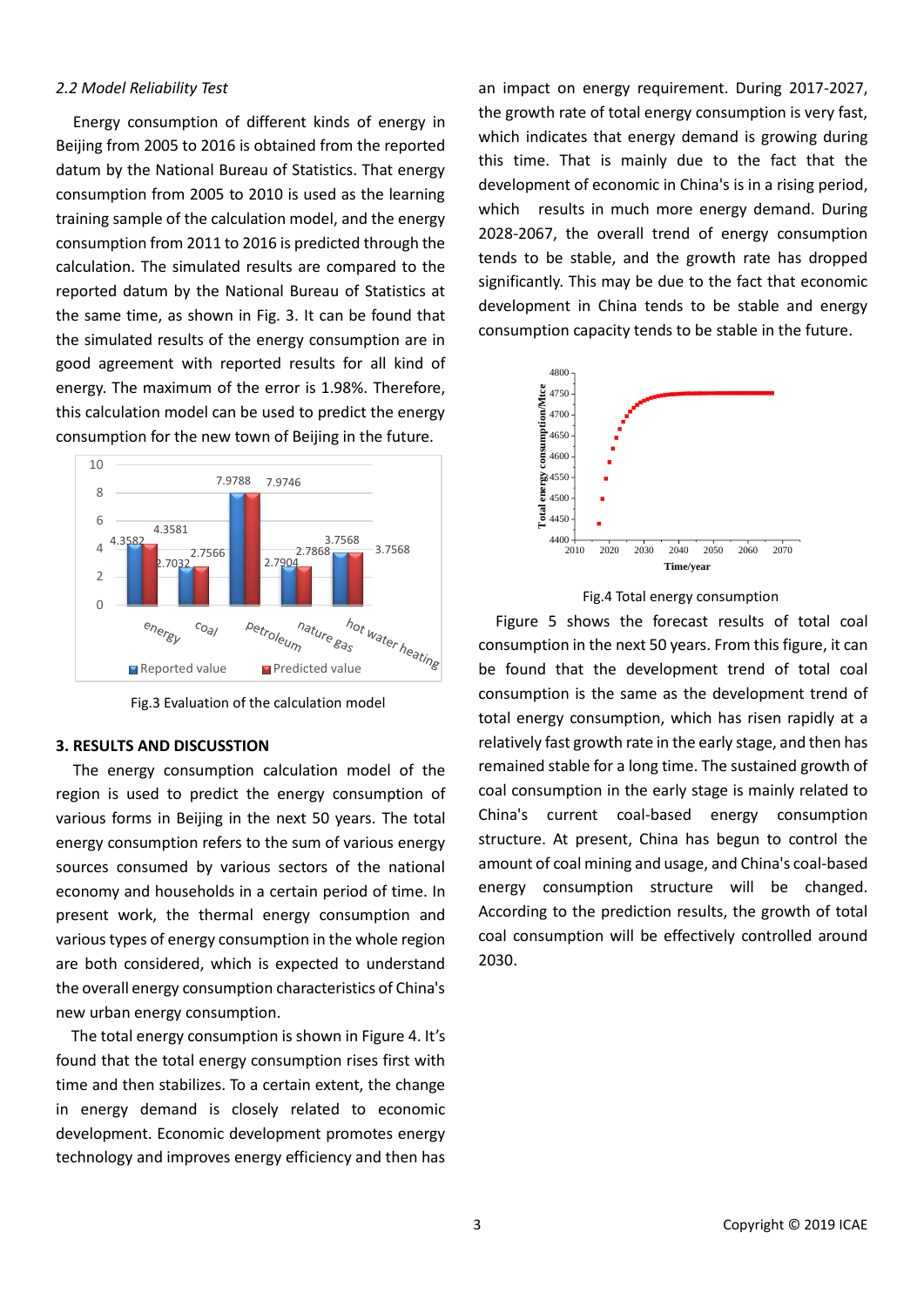

Fig. 5 Total coal consumption

Figure 6 shows that the total petroleum consumption will increase exponentially, which is resulted from the prosperity and development of petroleum consumption industries, such as transportation brought about by the rapid development of economy in China. The rapid economic development has promoted the continuous rise of total petroleum consumption, and industrial petroleum consumption demand and transportation oil demand are the two main reasons. It has been reported by the National Bureau of Statistics that the number of Chinese civilian vehicles will rise sharply to 226,448,100 by 2030. The rapid growth of automobiles has led to the continuous increase in demand for petroleum.



Fig. 6 Total petroleum consumption

As shown in Figures 7, the growth rate of total natural gas consumption in the early stage is relatively slow, and the growth rate is higher in the final years, which is consistent with the future development trend of energy consumption in China. In order to further optimize the power supply, power demand side management will be implemented continually and intermittent power generation capacity of renewable energy will be continuously optimized.





The prediction of total hot water heating is shown in Figure 8. It shows that the total amount of hot water heating has been in a stable state, which is mainly due to the rapid development of heating with renewable energy. The potential of utilization of renewable energy in heating, such as solar energy, geothermal energy and biomass energy, will be more than 30% of the total heating market in China by 2030. Therefore, the total amount of hot water supplied by traditional ways may be stable.









The different types of energy consumption in China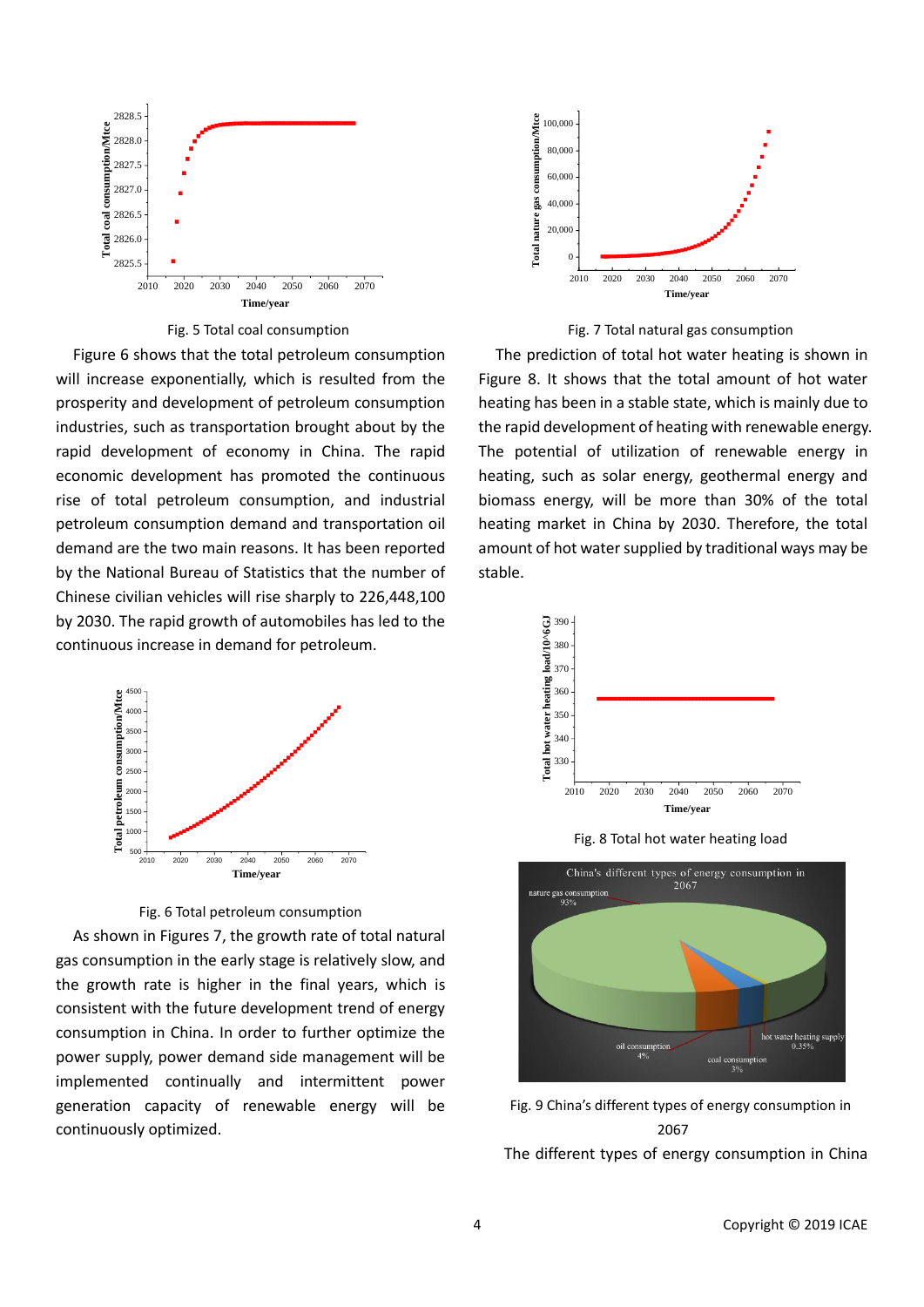in 2067 are shown in Figure 9. It can be found that the proportion of nature gas is the highest, reaching more than 90%. While the consumption ratios of petroleum and coal decrease obviously. it indicates that the energy consumption structure will be the characteristics of cleaner and lower carbon in China.

#### **4. CONCLUSION**

In order to study the establishment of energy system architecture and energy network in new towns in the future, BP neural network method is used to establish a regional energy consumption calculation model, and the future energy consumption of Beijing is predicted and analyzed in present work. According to the predicted results of different kind of energy consumption in the next 50 years and the correspond analysis, the following conclusions can be obtained:

The total energy consumption and total coal consumption in Beijing will have a substantial increase in the next 10 years, and the growth inflection point will appear around 2030. The total oil consumption will maintain a relatively fast growth rate in the next 50 years. Clean energy such as natural gas will be a rapid growth around 2040. The total amount of hot water heating remains stable. In the next 50 years, reform of energy consumption structure is still need to be promoted vigorously.

#### **ACKNOWLEDGEMENT**

 The authors gratefully acknowledge the financial support provided by National Key R&D Program of China (2018YFB0905000) and Science and Technology Project of SGCC (SGTJDK00DWJS1800232).

#### **REFERENCE**

[1] Liu H, Wang C, Tian M, Wen F. Analysis of regional difference decomposition of changes in energy consumption in China during 1995–2015. ENERGY. 2019;171:1139-1149.

[2] Sheng P, Guo X. Energy consumption associated with urbanization in China: Efficient- and inefficient-use. ENERGY. 2018;165:118-125.

[3] Zagrebina SA, Mokhov VG, Tsimbol VI. Electrical Energy Consumption Prediction is based on the Recurrent Neural Network. Procedia Computer Science. 2019;150:340-346.

[4] Ye J, Dang Y, Ding S, Yang Y. A novel energy consumption forecasting model combining an optimized DGM (1, 1) model with interval grey numbers. J CLEAN PROD. 2019.

[5] Xiao J, Li Y, Xie L, Liu D, Huang J. A hybrid model based on selective ensemble for energy consumption forecasting in China. ENERGY. 2018;159:534-546.

[6] Fumo N, Rafe Biswas MA. Regression analysis for prediction of residential energy consumption. Renewable and Sustainable Energy Reviews. 2015;47:332-343.

[7] Wang Y, Wang F, Wang H. Influencing factors regression analysis of heating energy consumption of rural buildings in China. Procedia Engineering. 2017;205:3585-3592.

[8] Johannesen NJ, Kolhe M, Goodwin M. Relative evaluation of regression tools for urban area electrical energy demand forecasting. J CLEAN PROD. 2019;218:555-564.

[9] Han Y, Geng Z, Liu Q. Energy Efficiency Evaluation Based on Data Envelopment Analysis Integrated Analytic Hierarchy Process in Ethylene Production. CHINESE J CHEM ENG. 2014;22:1279-1284.

[10] Ding S, Hipel KW, Dang Y. Forecasting China's electricity consumption using a new grey prediction model. ENERGY. 2018;149:314-328.

[11] Wu W, Ma X, Zeng B, Wang Y, Cai W. Forecasting shortterm renewable energy consumption of China using a novel fractional nonlinear grey Bernoulli model. RENEW ENERG. 2019;140:70-87.

[12] Wu Y, Shen H. Grey-related least squares support vector machine optimization model and its application in predicting natural gas consumption demand. J COMPUT APPL MATH. 2018;338:212-220.

[13] Đozić DJ, Gvozdenac Urošević BD. Application of artificial neural networks for testing long-term energy policy targets. ENERGY. 2019;174:488-496.

[14] Mohandes SR, Zhang X, Mahdiyar A. A comprehensive review on the application of artificial neural networks in building energy analysis. NEUROCOMPUTING. 2019;340:55-75. [15] Deb C, Zhang F, Yang J, Lee SE, Shah KW. A review on time series forecasting techniques for building energy consumption. Renewable and Sustainable Energy Reviews. 2017;74:902-924. [16] Egrioglu E, Bas E, Yolcu OC, Yolcu U. Intuitionistic time series fuzzy inference system. ENG APPL ARTIF INTEL. 2019;82:175-183.

[17] Wang Q. Effects of urbanisation on energy consumption in China. ENERG POLICY. 2014;65:332-339.

[18] Jung HC, Kim JS, Heo H. Prediction of building energy consumption using an improved real coded genetic algorithm based least squares support vector machine approach. ENERG